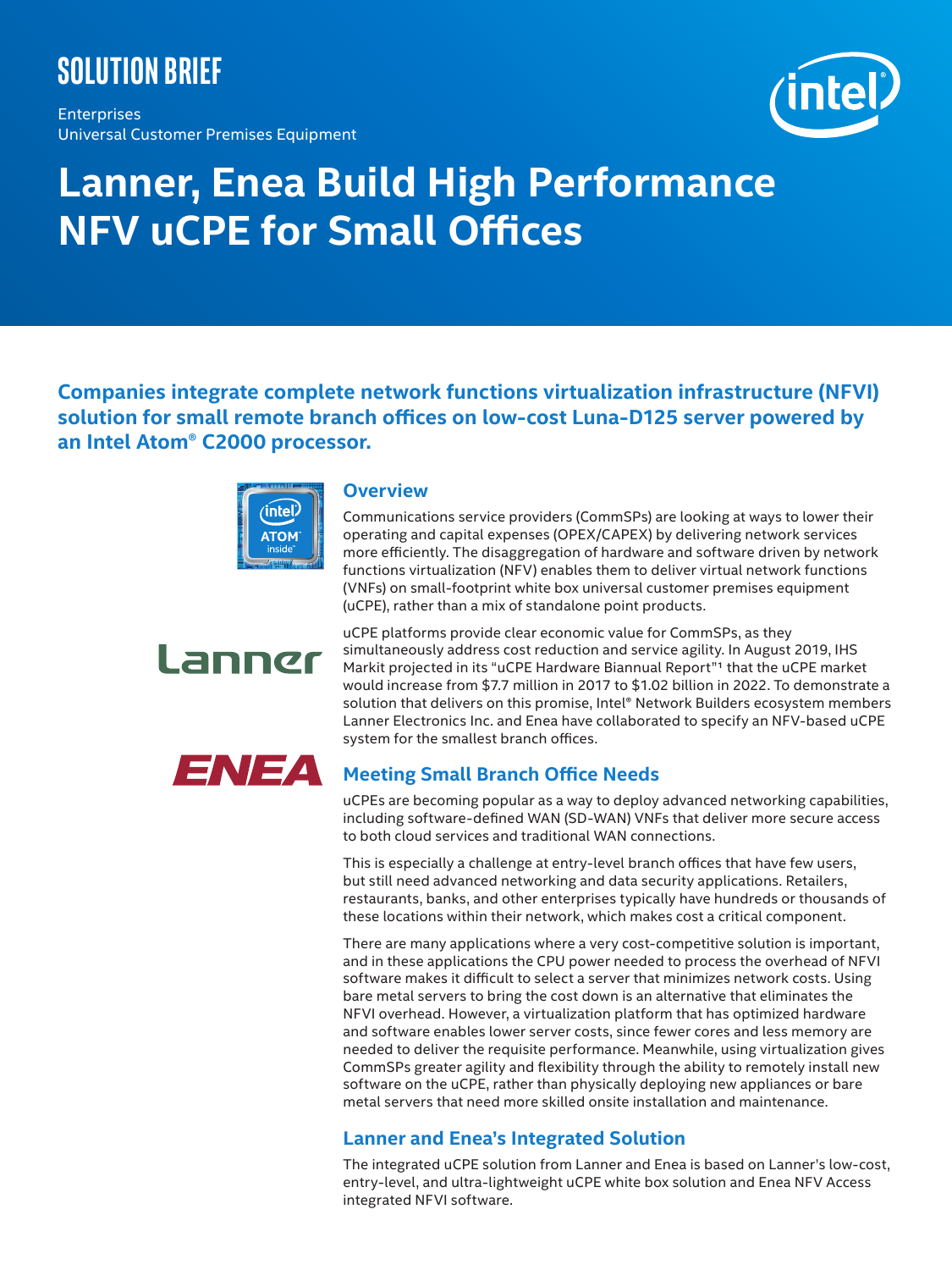#### **Solution Brief | Lanner, Enea Build High Performance NFV uCPE for Small Offices**

The hardware platform is Lanner's LUNA-D125 (Figure 1), which is the entry-level model in Lanner's Whitebox Solutions hardware portfolio. The LUNA-D125 features a two-core Intel Atom® C2316 processor, four Gigabit Ethernet ports, 2 GB of DDR3L memory, one RJ45 console port and two USB 2.0 ports. It also comes with one mini-PCIe, one M.2 3042, and one nano-SIM slot.



#### Figure 1. Lanner LUNA-D125 uCPE.<sup>2</sup>

The Intel Atom C2316 is part of the Intel Atom C2000 system-on-chip (SoC) product family for small servers. For security applications, the processor features Intel® QuickAssist Technology (Intel® QAT) for accelerating data compression and encryption.

For data-plane heavy VNFs, the Lanner LUNA-D125 supports the Data Plane Development Kit (DPDK), an open source family of software libraries that accelerate packet processing performance on Intel, and other general-purpose processors.

#### **Enea NFV Access Provides Infrastructure**

Enea NFV Access is used as the platform's NFV infrastructure. Enea NFV Access is a virtualization and management platform with minimal software footprint designed for uCPEs.

Optimized for VNFs that need high networking performance and a small form factor, Enea NFV Access is a virtualization software platform that minimizes uCPE footprint and latency while maximizing throughput. The software features integrated KVM for virtualization and Docker for containers, reducing virtualization overhead and complexity.

Enea NFV Access features built-in automation functionality to simplify management and large-scale deployments along with Ansible framework for automation of platform and VNF deployments. Enea uCPE Manager provides a powerful GUI as well as REST APIs for NFV orchestration integration and automation.

One component of this functionality is the VNF onboarding wizard that makes VNFs ready for deployment by describing the hardware resources a VNF should have and adding it to the VNF catalog. Once this is done, the deployment and lifecycle management can be automated using the automation framework or a third-party orchestrator.

## **Lanner Luna-D125 Enea NFV Access Benefits**

- Enables cost-effective solutions
- Optimized and hardware-accelerated data plane
- Minimal CPU and memory footprint
- Open source–based uCPE software platform
- NETCONF- and Yang-based management
- Infrastructure management
- Zero-touch provisioning
- Lifecycle management
- Virtualization through KVM and Docker
- Service function chaining (SFC)
- Open and standard interfaces
- Integrates with any VNF and orchestration
- Range of deployment and VNF automation features
- Hardware platform agnostic

## **Performance Test Setup**

Enea recently tested the LUNA-D125 with Enea NFV Access to demonstrate its native forwarding and packet termination performance and show that an NFVI platform can deliver full Gigabit line rate performance on a single core.3 In a realworld application the remaining core and RAM can be used for a VNF.

To measure packet forwarding and packet termination performance, Enea loaded the Pktgen VNF on one LUNA-D125 as a packet generator, and the Testpmd VNF on the device under test (DUT) LUNA-D125 to receive the packets. For the packet termination tests, Testpmd measured performance; in the packet forwarding tests, Testpmd forwarded packets back to Pktgen, while measuring the throughput (Pktgen generated packets at 97% of 1 Gbps line rate). The test setup can be seen in Figure 2.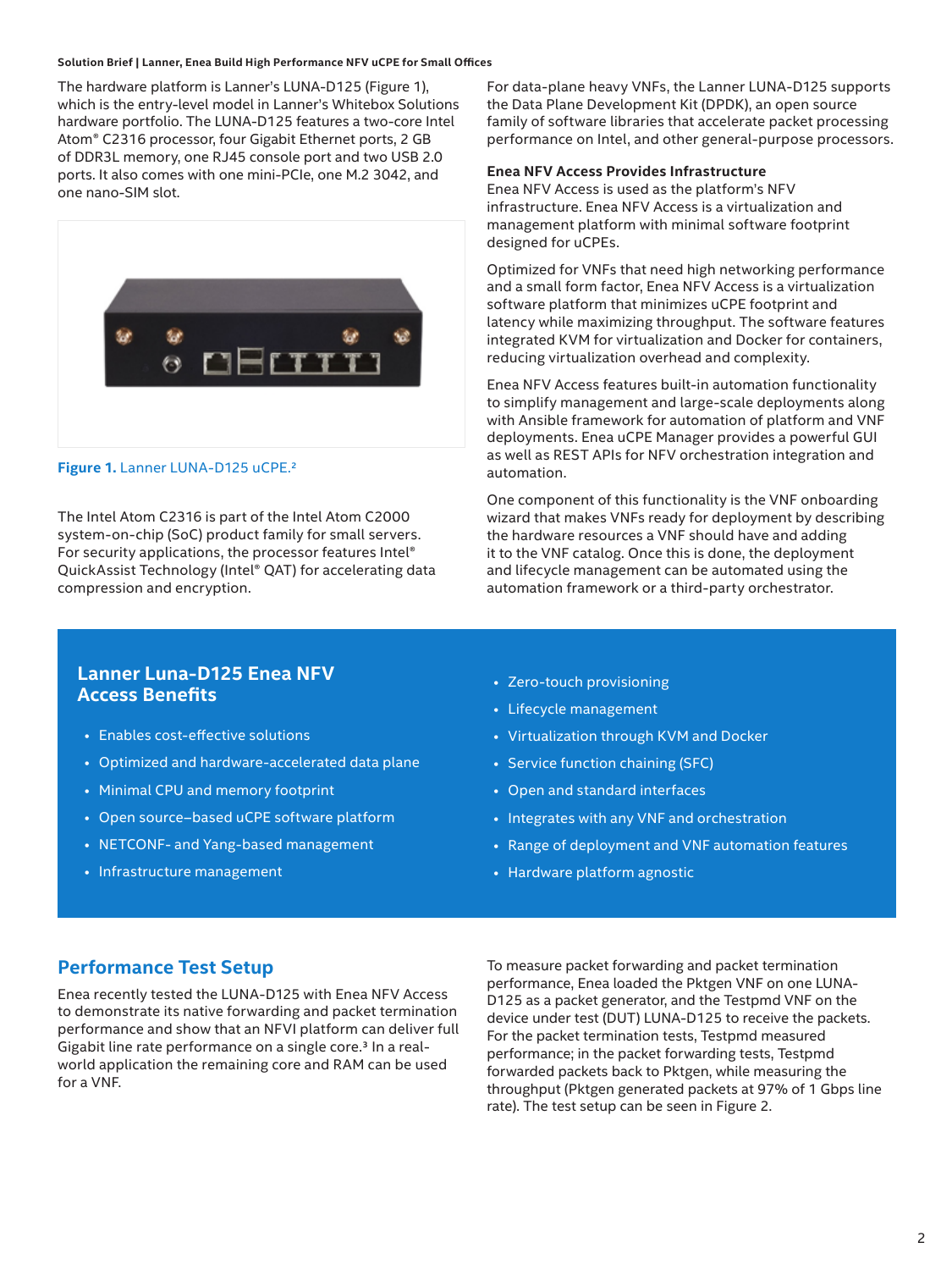

**Figure 2.** Test configurations for traffic forwarding test (top) and traffic termination test (bottom).<sup>4</sup>

## **Performance**

The results from both the termination test and the forwarding test show that the throughput is near or at 100% for all packet sizes, even at the smallest packet sizes. The

throughput is measured as the received packets (RX) count divided by the transmitted (TX) packets count. Figures 3 and 4 demonstrate the percentage throughput results for the tests.



Figure 3. Throughput results from tests on LUNA-D125 with Enea NFV Access.<sup>3</sup>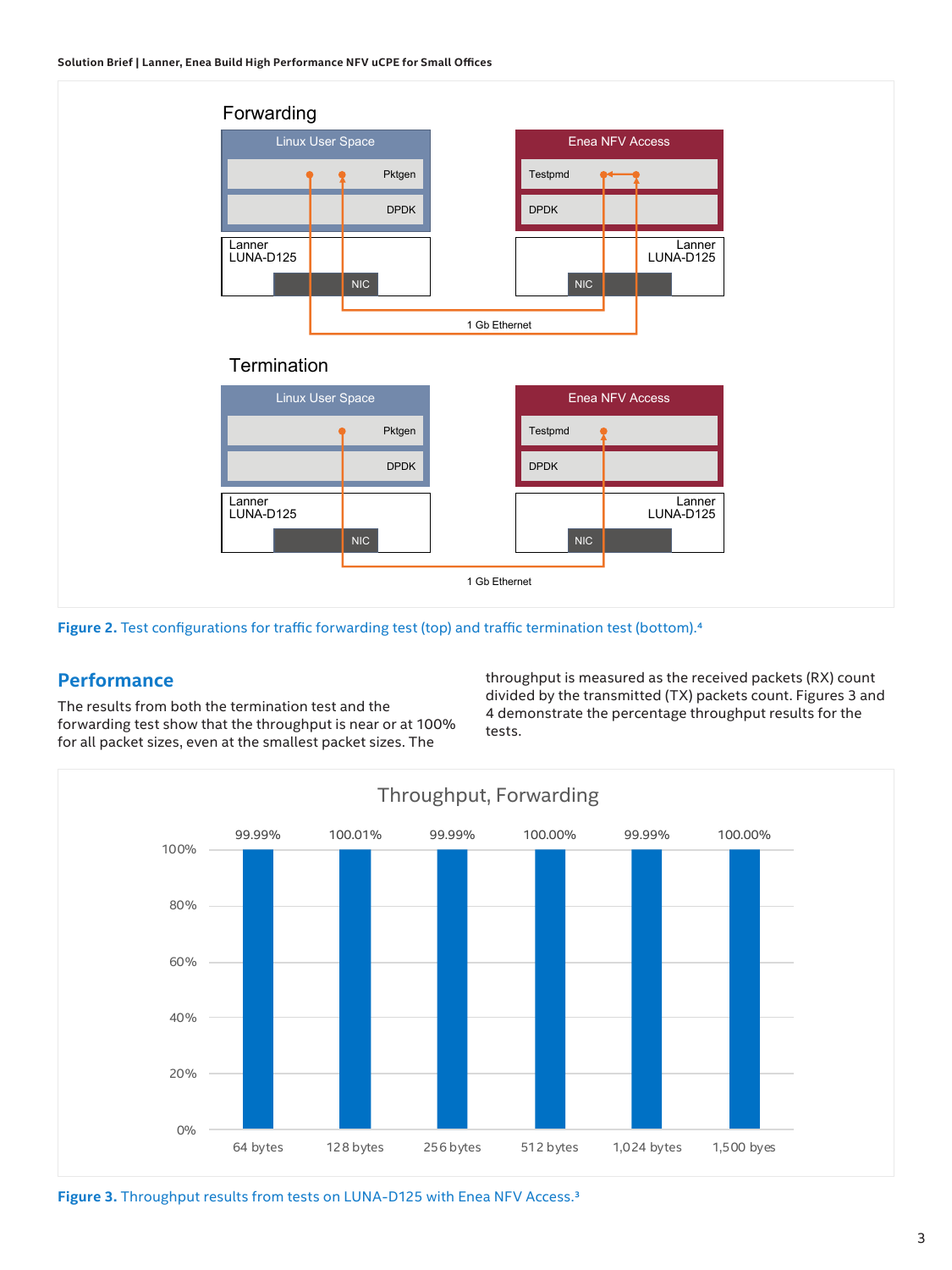

Figure 4. Termination results from tests on LUNA-D125 with Enea NFV Access.<sup>3</sup>

#### Table 1 shows the actual testing performance.5

|                    |                | <b>FORWARDING</b> | <b>TERMINATION</b> |
|--------------------|----------------|-------------------|--------------------|
| <b>64 BYTES</b>    | TX pps         | 1,448,200         | 1,483,076          |
|                    | RX pps         | 1,448,142         | 1,484,088          |
|                    | Throughput (%) | 99.99%            | 100.06%            |
| <b>128 BYTES</b>   | TX pps         | 835,329           | 841,715            |
|                    | RX pps         | 835,380           | 841,674            |
|                    | Throughput (%) | 100.01%           | 99.99%             |
| 256 BYTES          | TX pps         | 450,474           | 452,027            |
|                    | RX pps         | 450,463           | 452,003            |
|                    | Throughput (%) | 99.99%            | 99.99%             |
| 512 BYTES          | TX pps         | 234,586           | 234,646            |
|                    | RX pps         | 234,591           | 234,599            |
|                    | Throughput (%) | 100.00%           | 99.98%             |
| <b>1,024 BYTES</b> | TX pps         | 119,698           | 119,659            |
|                    | RX pps         | 119,688           | 119,664            |
|                    | Throughput (%) | 99.99%            | 100.00%            |
| <b>1,500 BYTES</b> | TX pps         | 82,217            | 82,221             |
|                    | RX pps         | 82,220            | 82,218             |
|                    | Throughput (%) | 100.00%           | 99.99%             |

**Table 1.** Packet Throughput Test Results for Luna-D125 DUT3